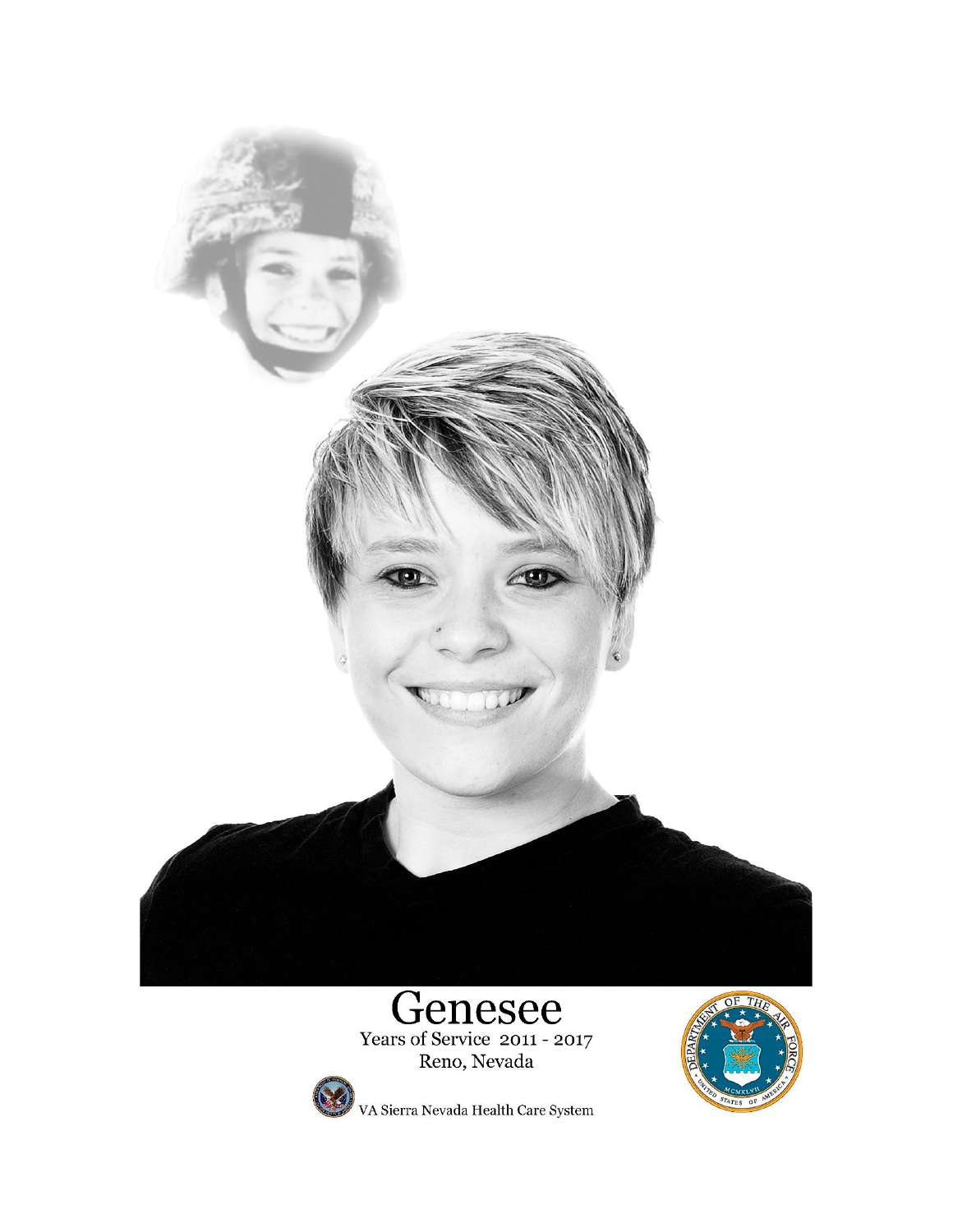

#### **My Life My Story**



### **Genesee**



## **United States Air Force**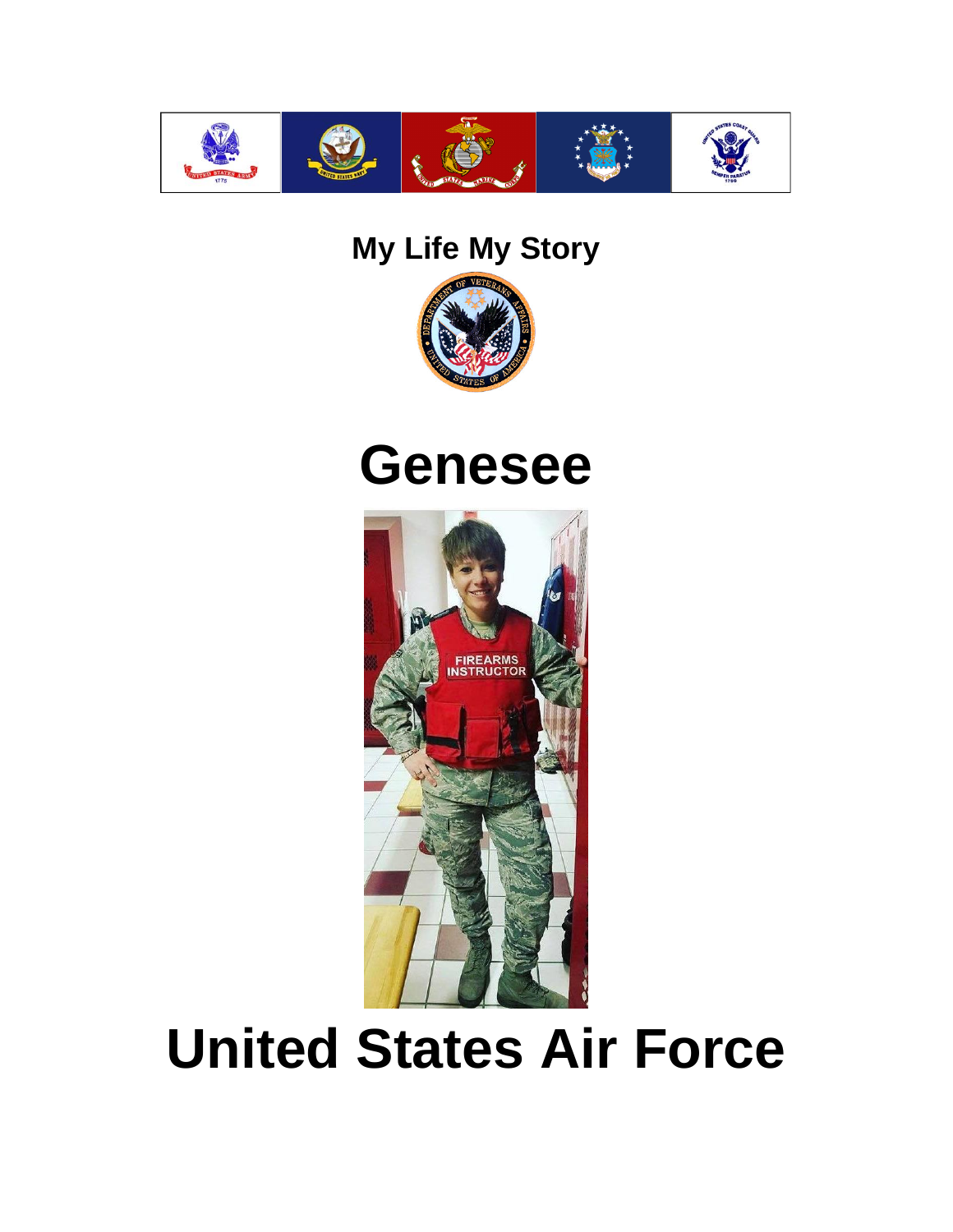I relate so much more to Veterans. That's usually my circle. That connection, if you walk into a room and meet one Veteran, you can talk to them all day long. It doesn't matter if you are a Marine or Air Force. You have something to talk about, a friend; and you know they will have your back.

I was born in June 1993. I was raised here in Reno, Nevada. I have an older brother and sister. My mom was a single mom when she met my stepdad whom I call my real dad. He has a son and a daughter. I am right in the middle; it's crazy. We are one big blended family. I went to Spanish Springs High School and graduated in 2011.

I was more of a tom boy growing up. I was fascinated by people in uniform. I wanted to be a cop. I did the police explorer program through my school, just anything I could do to become a cop. I realized how competitive it was. I started looking into the military. I knew I could get in the military right away, but to be a cop I had to wait until I was twenty-one. I went to the Army recruiter first. I didn't tell my parents. They sold me right away. I said, "Well, I am signing today." They said,



"No, you're not; you're only seventeen. Where are your parents?" I told my mom, and she said, "Absolutely not." I had to work on her for a couple months. Then she said, "I might consider it, but you have to investigate every single branch." This wasn't fun, but I am glad I did because I loved the Air Force.

I thought I would do four years in the military, then become a cop. I would have the experience and knowledge.



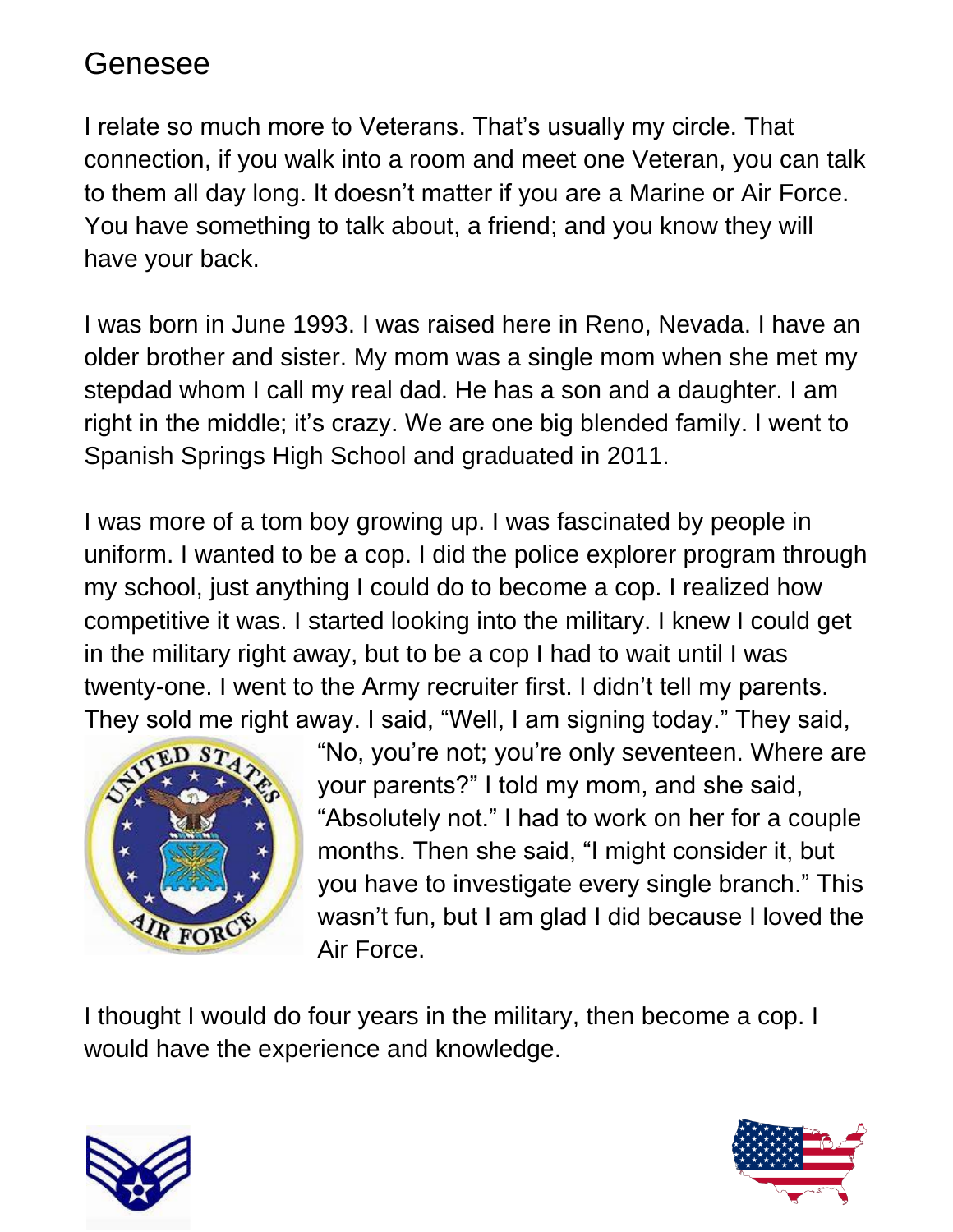Turned out, the Air Force wasn't taking anyone for active duty unless I wanted to be special forces, not my cup of tea. I ended up going National Guard in April 2011 while I was still in high school.

I was seventeen when I had started drilling with the guard. I was the youngest one. It was a bit intimidating, especially since I was the only person that was going to be a cop in our Student Flight. My instructor wondered if I really wanted to carry all the gear and if I could handle it? I was nervous, but I knew I wanted to be in law enforcement. I was pumped at the thought of carrying a weapon and the gear. "Yeah, let's do it!"

At the time, I was working at Johnny Rockets as a server. I got a call from my recruiter. She said, "Hey, you are leaving for basic training on Tuesday." "No, I am not, I am not ready." No joke, I had to drop everything, quit my job and go. I wasn't supposed to leave for basic training for another six months.

I went to Lackland Air Force Base for basic military training. I was there eight and a half weeks and then, they let me march across the street to my tech school. I was there another four months for training from October 2011 to March 2012.

When I got home, I started going to school at TMCC and back to work at Johnny Rockets. I wanted to live independently, so I got another job at UPS in the morning. I worked some long days for six months.

I got offered a combat arms training and maintenance position—which is basically a small arms weapons instructor.



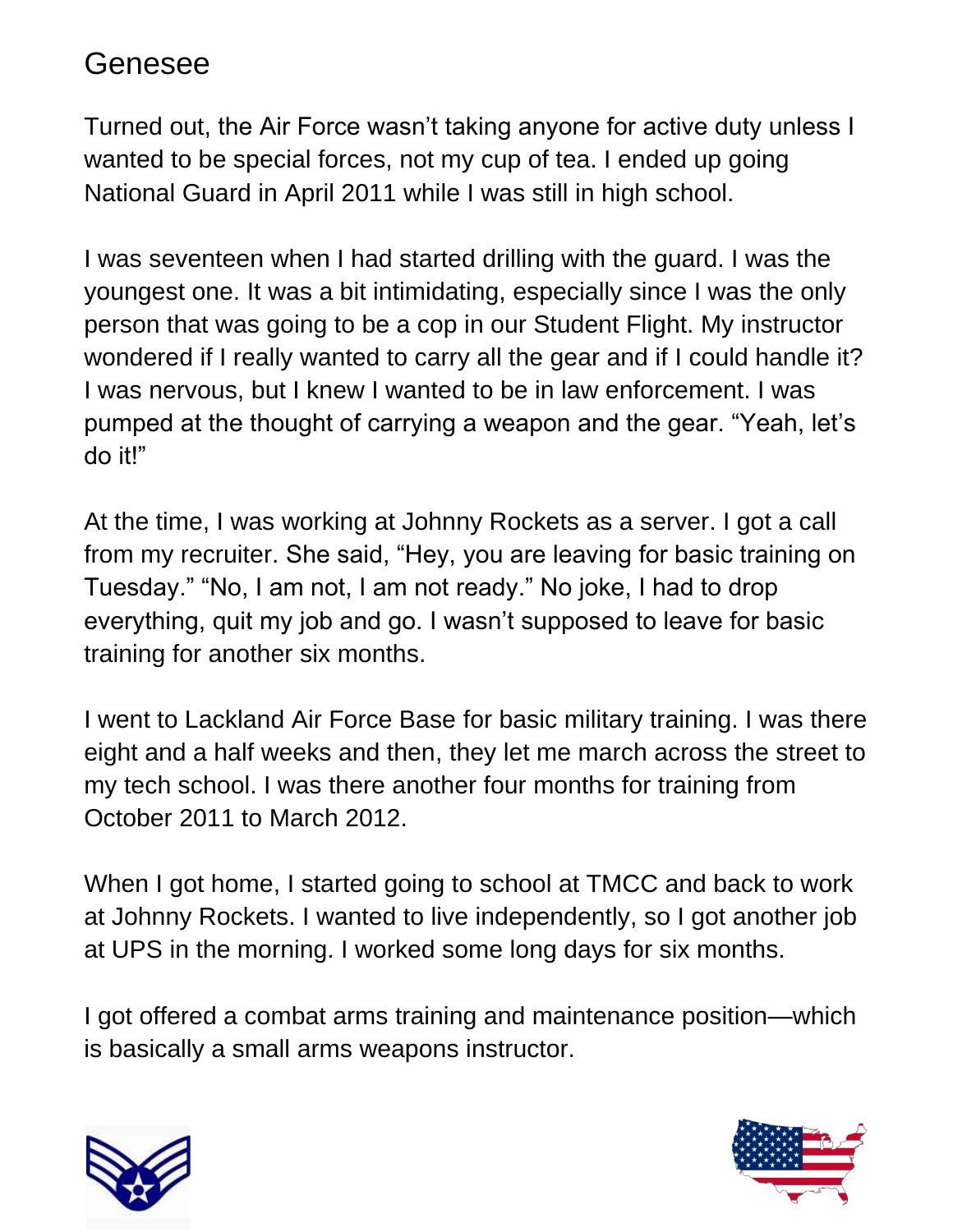CATM (combat arms training and maintenance) is a sub position in Security Forces. They do all the training on weapons for the base.



shool was the only one that had shot expert with the pistol and the rifle in my squadron, and the opportunity presented itself. You had to have shot expert to go to this school.

I will never forget, the day before I was supposed to leave for training. They said, "Hey, you need to score five more points on your ASVAB for

mechanical before you can go to school." No time to study, you have to take the test. Well, if I didn't get it last time, why would I get it this time? Luckily, I passed; I don't know how, but I passed.

I did my training at Lackland Air Force Base, again. The coolest school I have ever been to. It was two months of shooting, nonstop shooting

and understanding the mechanics of the weapons, how to take them apart and put them back together. I really enjoyed it. There were three women in the course, one failed.

I didn't have a full-time position yet. It is super competitive in the guard. I tried going active duty, but this was during the draw back. I just kept asking for any full-time opportunities. I was telling my leadership I want to be here. I kept doing it



until the squeaky wheel got the oil, and I got the full-time Security Forces position. I loved it, just loved it. This was all in 2013.



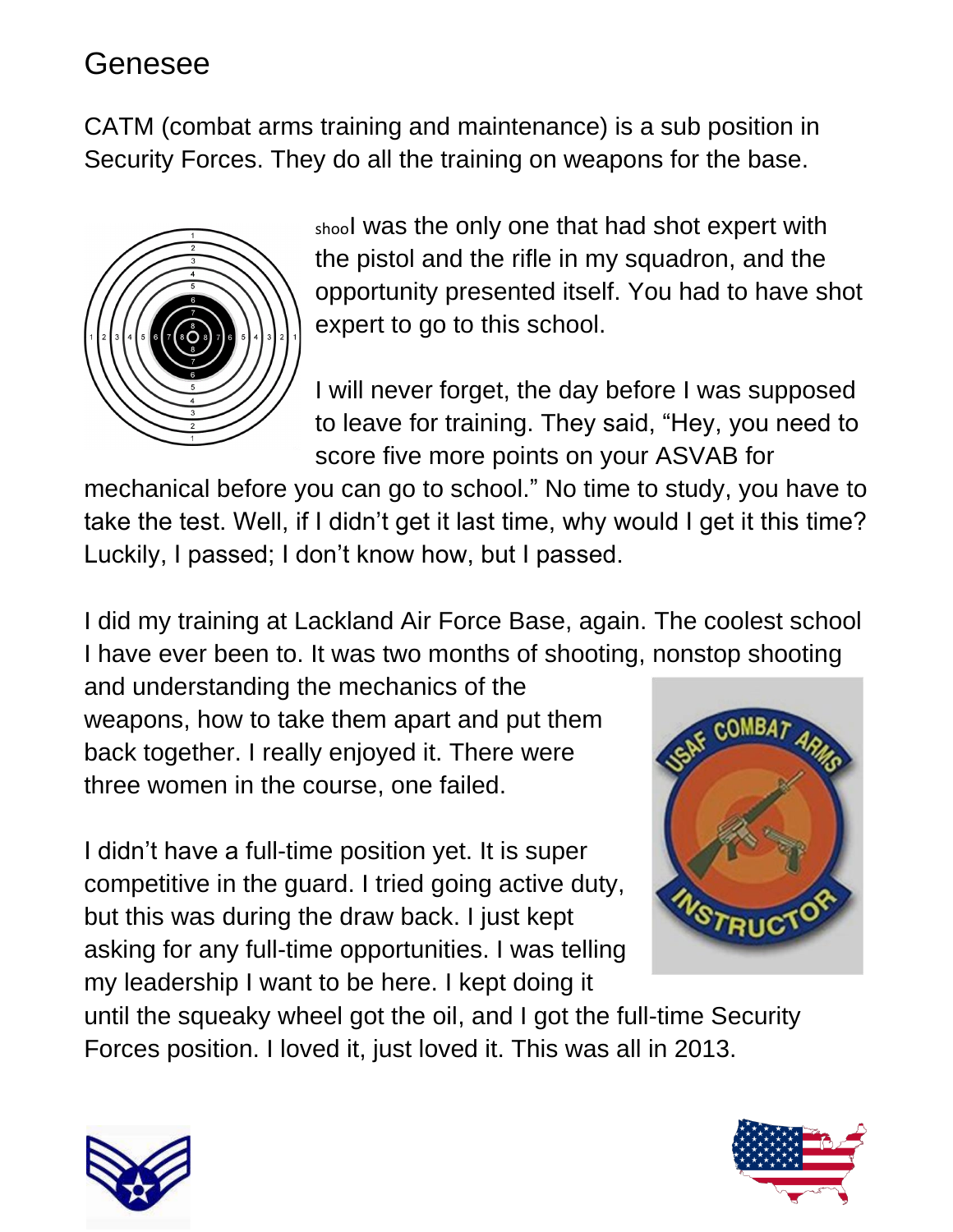Anyone that was going to be deployed had to go through a shooting course before they deployed. This meant officers down to enlisted.

Security Forces were the elites, the weapons' gurus. If you had an issue, you came to us. The hardest part of my job was critiquing the men. They didn't really like being instructed by a female. They wouldn't listen. Once they failed, "Hey, are you going to listen now?" That was always fun, proving the men wrong.

I got out because I was injured in 2014. The whole unit was getting ready to deploy, and they needed a cadre for this specific training in Fallon. The person needed to be weapons'



savvy. The person who was supposed to go couldn't. They were like, "You're going." "Alright, cool!"

There was so much training, Humvee training. On the last day of training, we had helicopters and fake IEDs to simulate explosions. I was so pumped for our deployment. But at the last minute, they switched my driver. The driver I got was a lieutenant who had very little experience in the Humvee. We were doing an exercise, and you had to go full speed. You can't see once that dust gets kicked up. We were going too fast, and he swerved to miss a pole on our right side and almost hit a truck on our left side. He swerved again and hit a mound of dirt which sent us airborne.



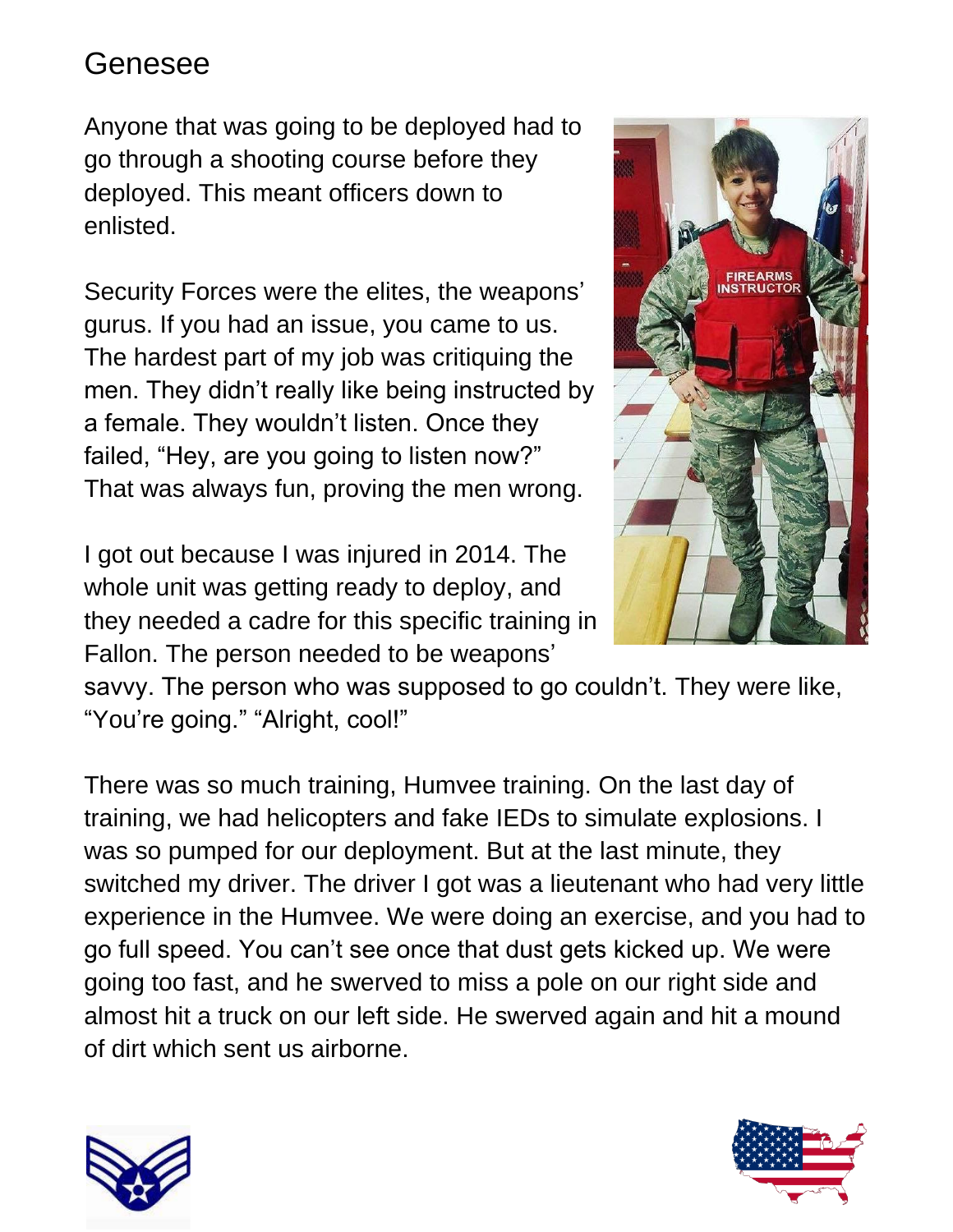When we landed, wearing all our gear, the compression squashed my back. I have a herniated disk in my lower back, five herniated disks in my neck, tilted pelvis, degenerated disk disease and all kinds of stuff that came with that. I tried to fight it; I tried everything. I said, "I wasn't injured, and I needed to go on this deployment."

There was no way I could get medically cleared. My whole unit had deployed, and I had to stay back. I felt like the red-headed stepchild and heard all the comments that came with that: "You are just milking your injury, you're this, you're that." I fought so hard; I didn't care.

At first, it was you aren't injured, you are fine, rub some dirt on it and let's get going. But back injuries, you don't realize how much you use your back until you injure it. After two months of them saying it's fine it's just a bruise, I knew something was wrong.

I went to my personal doctor, and he said, "Oh yeah, you hurt your back, and it's going to be like that forever." My doctor told me I needed to change something, or I was going to be crippled before I was forty.

I had to tell my leadership. They weren't happy. They ended up pulling me off the deployment, and it was almost like I was being punished for it. I was told it was a liability. I understood, but my unit was going, and I wanted to be with my unit. I didn't feel I had fulfilled my part. I didn't serve like I wanted. This was May 2014.

I was Security Forces and a combat arms instructor. If I was teaching a class, I took them to the range; but if I wasn't teaching then, I was patrolling the base, and I had to wear the gear. It really fluctuated. I had to dig deep. I had to keep telling myself, "I'm not in pain."



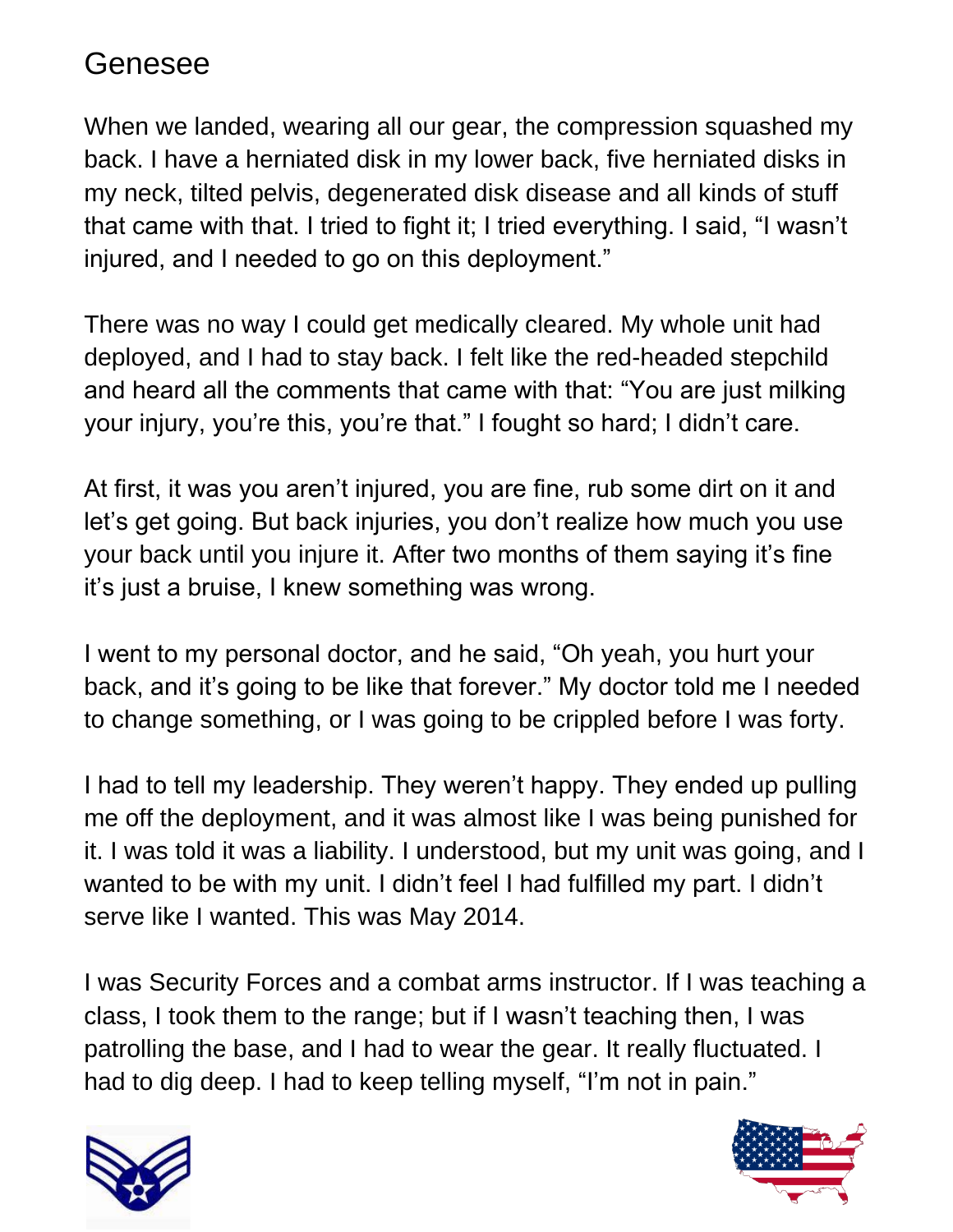After a few months, they were like, "Hey, you're clearly not carrying the gear, and you are struggling. You need to start looking for another job." I was devastated. I had to make that decision not to reenlist. They wanted to med-board me, but I said, "No." I wanted an honorable discharge in case I wanted to come back.

I finished my enlistment in the CATM in 2017. I did two years in Security Forces and four years in CATM.

I got Chief, my service animal, when I was injured. He is my healing puppy. He got me through some of the toughest times in my life. He's my boy.



Being a woman in the military, I had a unique perception because I was in an extremely male dominated career field. In CATM, I was the only female. It was definitely different. You can't think of yourself as a



female anymore. You are held to the same standards as the males, if not more because you are the female. If I got a promotion over all the men, I got it because I deserved it. I was constantly having to prove that I was a good Airman.



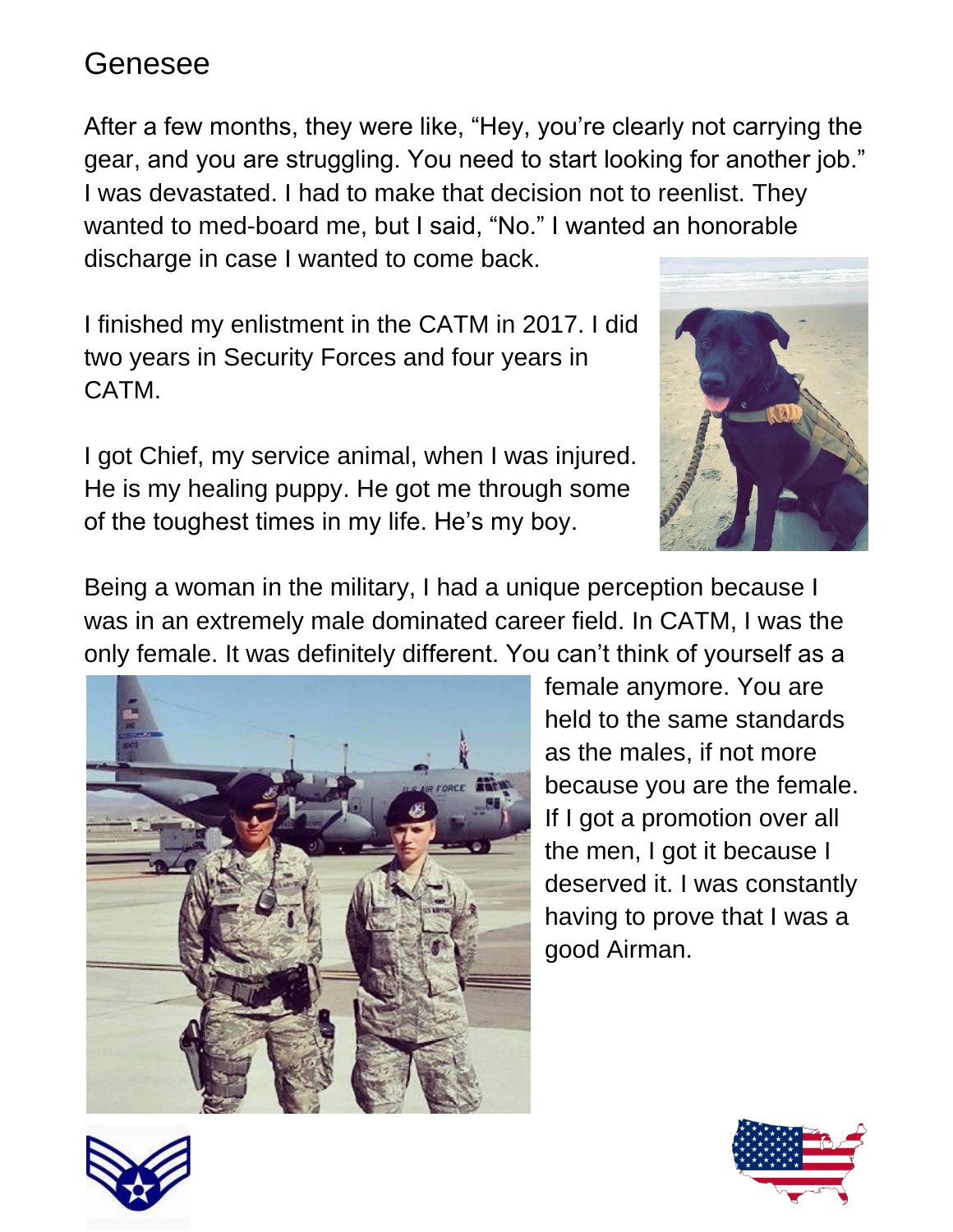My experience wasn't bad till I got injured. That's when the comments came. The harshest comment I heard when I was injured was, "This is why females can't be in this career field." "Oh, no, no, no, a female can do that job. I did that job! What happened to me was a freak accident."

I got lucky. The Veteran's Resource Center was hiring at a bottom position. If I am not able to be in the military, then I'm not going to be a cop on the outside. I had to do a complete self-evaluation.

I went and did an interview, got my foot in the door. I climbed my way up through the ranks and now, I am a Veteran Service Officer. I love it, absolutely love what I do. I'm glad I started at the bottom because I learned so much. I'm twenty-five, and I am excited about where I am. It took a lot to get here.

I work hand in hand with Veterans who have disabilities, maybe went through the same thing that I went through. They got injured, weren't supported, and didn't know what to do. I help them navigate the VA process, help them get their benefits and be a voice for them. I have been there; I know how it feels. I love being an advocate.

I also work with the VBA and Capitol Hill, they are resources. I love that we work with the homeless population. I don't think any Veteran should ever be homeless. Those words shouldn't be in the same sentence. I'm able to help get them off the streets and into permanent housing with a check from the VA and a thank you for your service.

Vietnam Veterans are who we are serving the most right now. When they got out, shell shock and PTSD wasn't recognized.



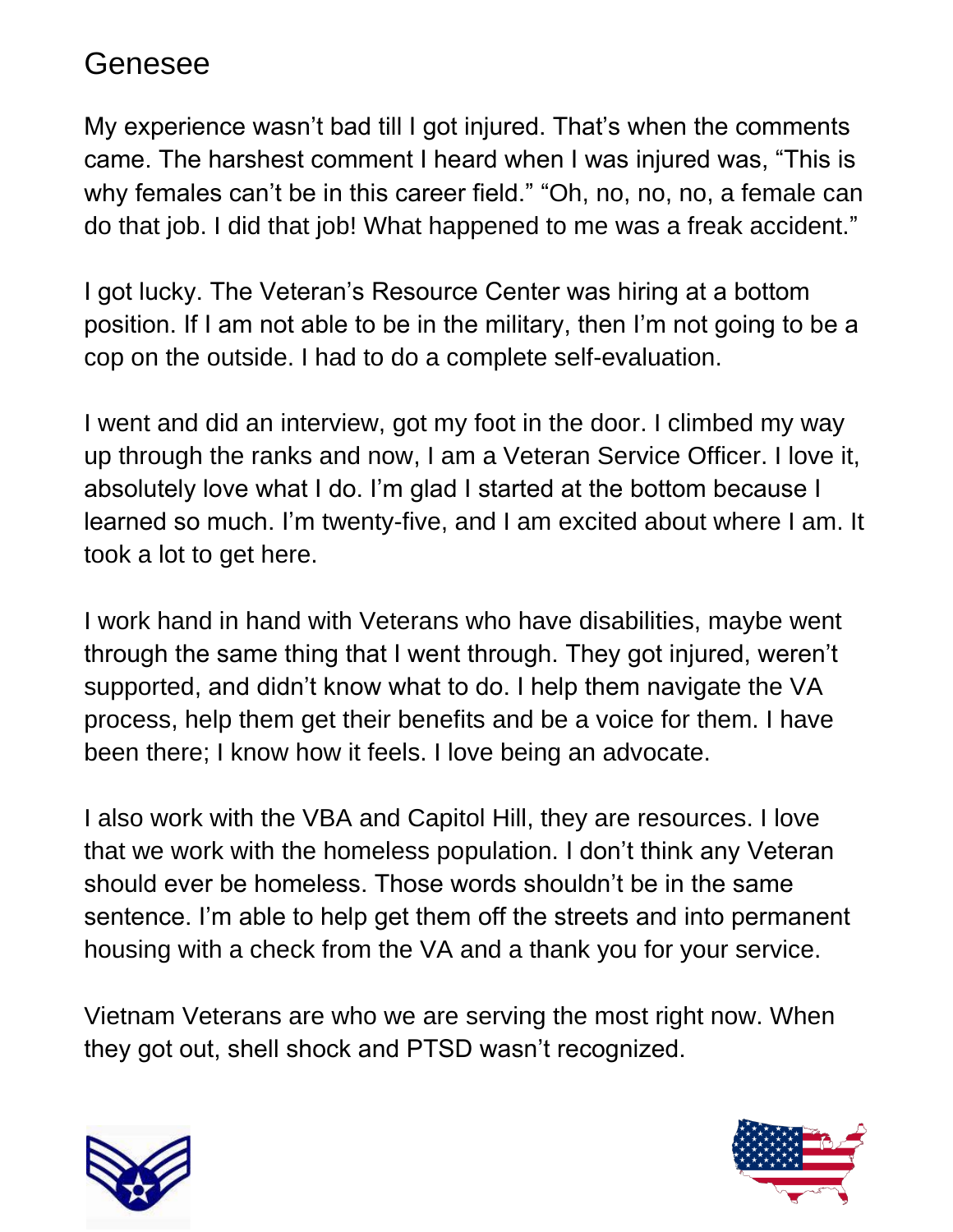Some got out and turned to alcohol, drugs and gambling. They lost their families and friends. Some are homeless and choose to be. Some are stuck in their ways because they never got the treatment or the resources that we have today. I've seen that side, and I have also seen the ones who fell on hard luck when life happened. They just need a hand up, and they are good to go. It's great to see them on a good road, absolutely.

I want to help Veterans because that helps me too. I continue to serve, just in a different way. I get more out of serving the Veterans than I probably would have being a cop.

I still have about a year of schooling, and I am continuing my classes online. My degree will be in business marketing. I love getting out



there, meeting people and talking. I don't know where I'm going to end up, but I know I have to keep growing.

Wounded Warrior Project is starting to come back out here. I go to that and let them know that I am a Veteran Service Officer if they need help.

One of my best experiences and something that I am very proud of is when I came back from basic training and tech school there wasn't much information on what to do next. You had to figure it out because you are too scared to ask. I started looking into a mentorship idea.